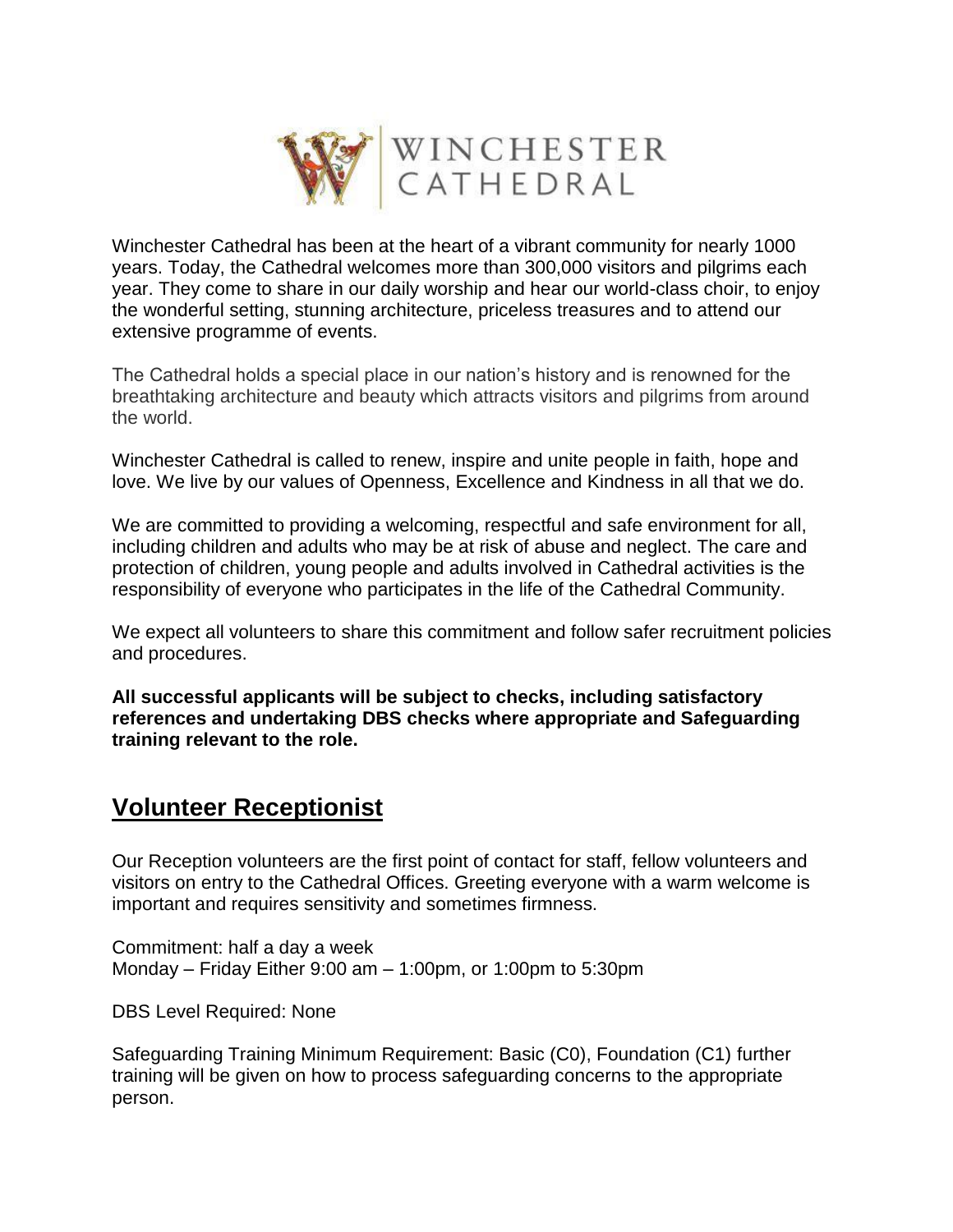# **Activities you will be involved in will include:**

- Monitoring email accounts and responding where necessary
- Answering and coordinating phone calls to the relevant people
- Engaging warmly with staff, volunteers and members or the public who come to the Cathedral offices
- General administrative work (printing, ordering stationary etc.)
- Taking deliveries and informing the relevant people
- Booking and preparing meeting rooms with refreshments
- Updating and organising the Cathedral diary for Tuesday morning meetings.
- Meet and greet candidates for interviews and verifying their right to work in the UK

The support and time you give to the Cathedral and its visitors is really important. We want everyone, including you as a volunteer, to have a worthwhile and rewarding experience.

#### **What we can offer you:**

- Training and support to carry out your volunteer role confidently and competently, which reflects how the Cathedral values you and your commitment
- A friendly team led by a Section Head and supported by the Volunteer Coordinator
- The chance to meet new people and belong to a caring community
- The opportunity to develop new skills and knowledge and contribute to the life of the Cathedral**.**

## **We are looking for people who are:**

- Friendly and approachable, who enjoy engaging with others and working as part of a team
- Positive, enthusiastic and confident
- Punctual and reliable
- Open minded, with the ability to welcome everyone to the Cathedral Offices
- Committed to ensuring the Cathedral's policies and procedures are understood and applied consistently
- Actively supportive of the Cathedral's commitment to safeguarding and willing to undergo the necessary checks and training
- Willing in approach and flexible in outlook
- Some knowledge and experience of admin process
- Reasonably confident in using IT notably emails.